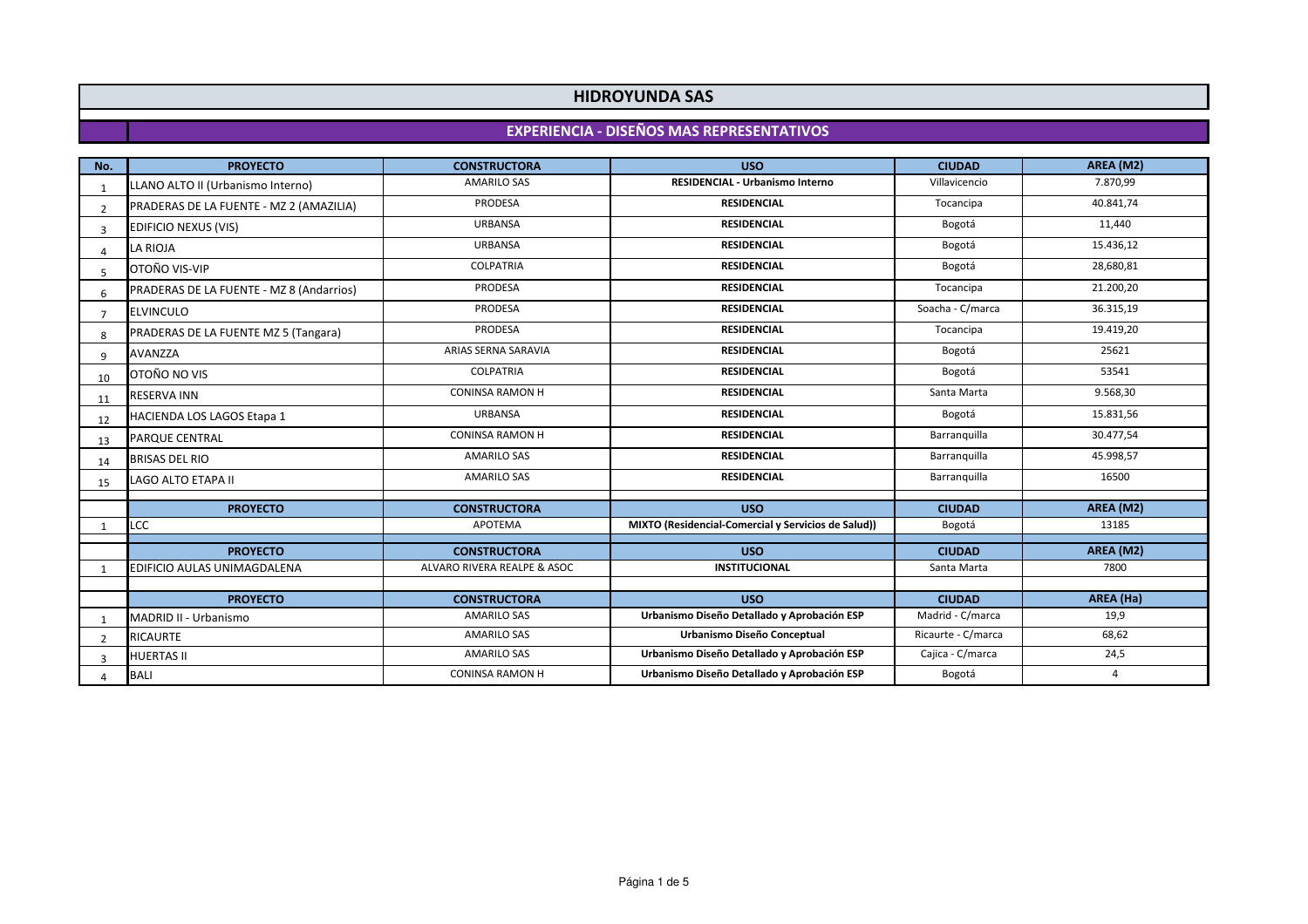# **HIDROYUNDA SAS**

| <b>EXPERIENCIA ESPECIFICA INSTITUCIONAL - OBRAS MAS REPRESENTATIVAS</b> |                                                                  |                                                             |                                                                                             |                  |                                                                         |
|-------------------------------------------------------------------------|------------------------------------------------------------------|-------------------------------------------------------------|---------------------------------------------------------------------------------------------|------------------|-------------------------------------------------------------------------|
| No.                                                                     | <b>PROYECTO</b>                                                  | <b>CONTRATANTE</b>                                          | <b>OBJETO DEL CONTRATO</b>                                                                  | <b>UBICACIÓN</b> | <b>FECHA DE CONTRATACION</b><br>(mm/aa)                                 |
| 1                                                                       | <b>CLINICA PORTO AZUL</b>                                        | AIA - TECSA SAS                                             | REDES HIDROSANITARIAS                                                                       | BARRANQUILLA     | <b>OCTUBRE DE 2010</b><br>De:<br><b>MARZO DE 2014</b><br>Hasta:         |
| $\overline{2}$                                                          | <b>CRI-TELETON</b>                                               | CONSTRUCTORA OBREVAL                                        | REDES HIDROSANITARIAS Y RED CONTRA INCENDIO                                                 | SOACHA           | SEPTIEMBRE DE 2011<br>De:<br><b>ENERO DE 2012</b><br>Hasta:             |
| $\overline{\mathbf{3}}$                                                 | UNIVERSIDAD DE BOYACA                                            | ALVARO RIVERA REALPE & ASOCIADOS                            | REDES HIDROSANITARIAS Y REDES CONTRA INCENDIO                                               | SOGAMOSO         | <b>ENERO DE 2013</b><br>De:<br><b>DICIEMBRE DE 2013</b><br>Hasta:       |
| 4                                                                       | EDIFICIO PARQUE DE LA 93<br>(OFICINAS Y LOCALES COMERCIALES)     | PROMOTORA CONVIVIENDA - CONSTRUCTORA<br>PARQUE DE LA 93 SAS | REDES HIDROSANITARIAS, DE GAS Y REDES CONTRA INCENDIO -<br>(OFICINAS Y LOCALES COMERCIALES) | <b>BOGOTA</b>    | De:<br><b>JULIO DE 2013</b><br>Hasta:<br><b>MAYO DE 2014</b>            |
| 5                                                                       | <b>NUEVE 5 OFICINAS</b>                                          | ESCALAR GERENCIA INMOBILIARIA                               | REDES HIDROSANITARIAS Y REDES CONTRA INCENDIO                                               | <b>BOGOTA</b>    | De:<br>AGOSTO DE 2013<br>Hasta:<br><b>NOVIEMBRE DE 2014</b>             |
| 6                                                                       | UNIVERSIDAD NACIONAL                                             | CONSTRUCTORA OBREVAL                                        | REDES HIDROSANITARIAS Y REDES CONTRA INCENDIO                                               | <b>BOGOTA</b>    | <b>MAYO DE 2014</b><br>De:<br><b>JUNIO DE 2016</b><br>Hasta             |
| $\overline{7}$                                                          | CENTRO COMERCIAL CALIMA                                          | <b>CUELLAR SERRANO GOMEZ</b>                                | REDES HIDROSANITARIAS, DE GAS Y RED DE ACPM                                                 | <b>BOGOTA</b>    | De:<br><b>SEPTIEMBRE DE 2009</b><br><b>SEPTIEMBRE DE 2011</b><br>Hasta: |
| 8                                                                       | PARQUE EMPRESARIAL DE OCCIDENTE                                  | AMARILO                                                     | REDES HIDROSANITARIAS Y CONTRA INCENDIO ENTERRADAS                                          | <b>FUNZA</b>     | De:<br><b>DICIEMBRE DE 2014</b><br><b>DICEMBRE DE 2015</b><br>Hasta:    |
| 9                                                                       | CENTRO CULTURAL CAJICA                                           | ARQUITECTURA Y CONCRETO                                     | REDES HIDROSANITARIAS Y RED CONTRA INCENDIO                                                 | CAJICA           | De:<br><b>ENERO DE 2015</b><br><b>SEPTIEMBRE DE 2016</b><br>Hasta:      |
| 10                                                                      | CENTRO EMPRESARIAL PONTEVEDRA                                    | AMARILO                                                     | REDES HIDROSANITARIAS, DE GAS T CONTRA INCENDIO                                             | <b>BOGOTA</b>    | <b>MAYO DE 2015</b><br>De:<br>FEBRERO DE 2017<br>Hasta:                 |
| 11                                                                      | <b>EDIFICIO OCHENTA 81</b>                                       | ESCALAR GERENCIA INMOBILIARIA                               | REDES HIDROSANITARIAS Y REDES CONTRA INCENDIO                                               | <b>BOGOTA</b>    | <b>JUNIO DE 2015</b><br>De:<br>Hasta:<br><b>ABRIL DE 2016</b>           |
| 12                                                                      | UNIVERSIDAD SEDE DISTRITAL SEDE BOSA                             | CONSORCIO ZGC EL PORVENIR 013                               | REDES HIDROSANITARIAS Y REDES CONTRA INCENDIO                                               | <b>BOGOTA</b>    | FEBRERO DE 2017<br>De:<br><b>MARZO DE 2018</b><br>Hasta:                |
| 13                                                                      | UNIVERSIDAD DE BOYACA                                            | ALVARO RIVERA REALPE & ASOCIADOS                            | REDES HIDROSANITARIAS Y REDES CONTRA INCENDIO                                               | <b>TUNJA</b>     | De:<br>AGOSTO DE 2018<br>SEPTIEMBRE DE 2020<br>Hasta:                   |
| 14                                                                      | SEDE DE LA FEDERACION COLOMBIANA DE FUTBOL                       | AMARILO                                                     | REDES HIDROSANITARIA, DE GAS Y REDES CONTRA INCENDIO                                        | BARRANQUILLA     | De:<br><b>MAYO DE 2018</b><br>ABRIL DE 2020<br>Hasta                    |
| 15                                                                      | PLAZA CLARO ETAPA 2<br>(TORRE 3 DE OFICINAS Y 4 DE APARTAMENTOS) | <b>COMCEL SA</b>                                            | REDES HIDROSANITARIA, DE GAS Y REDES CONTRA INCENDIO                                        | <b>BOGOTA</b>    | <b>JULIO DE 2017</b><br>De:<br>ABRIL DE 2021<br>Hasta:                  |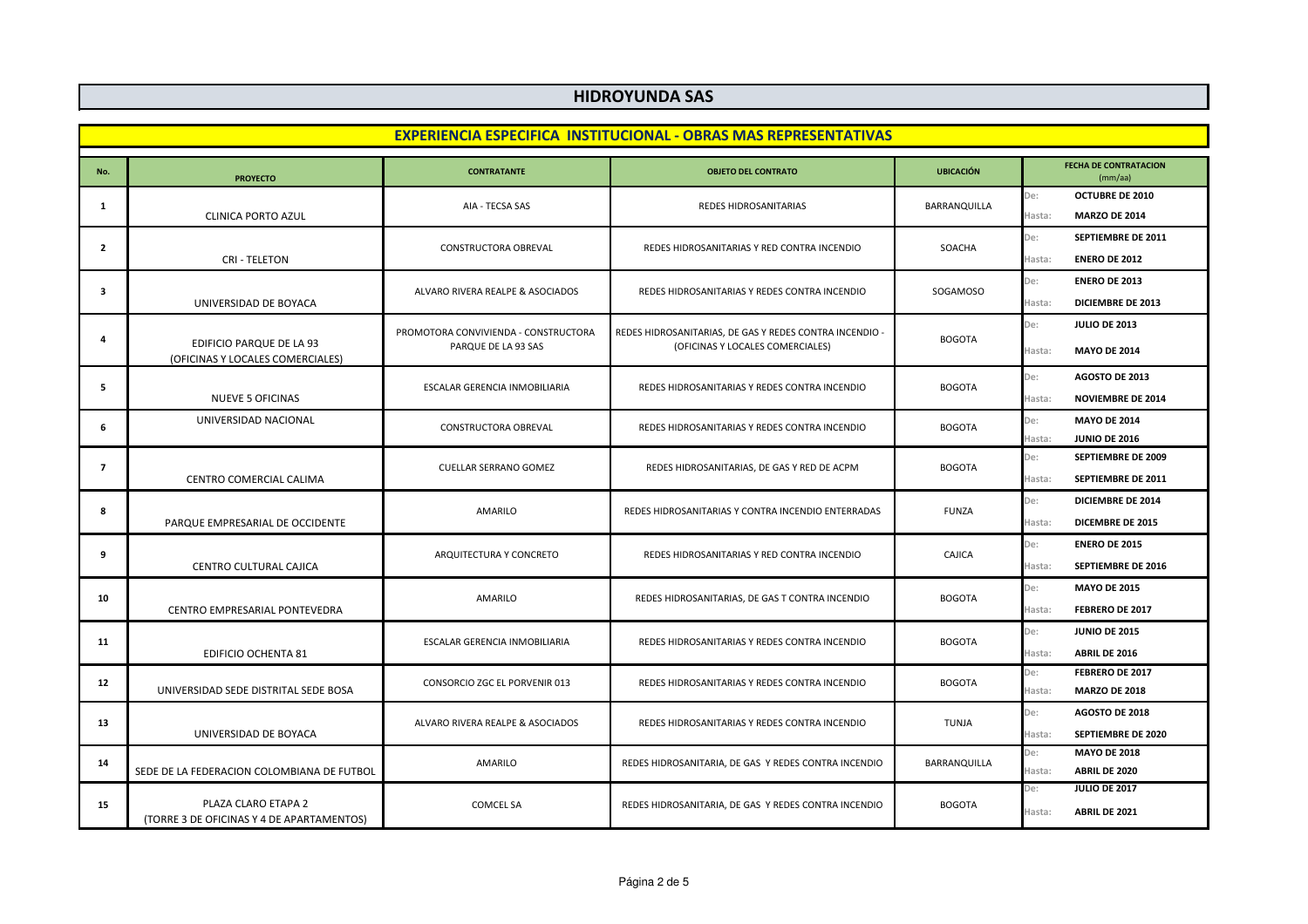## **HIDROYUNDA SAS**

#### **EXPERIENCIA ESPECIFICA VIVIENDA ESTRATOS 4 EN ADELANTE - OBRAS MAS REPRESENTATIVAS**

| No.            | <b>PROYECTO</b>               | <b>CONTRATANTE</b>                 | <b>OBJETO DEL CONTRATO</b>                           | <b>UBICACIÓN</b>   | <b>FECHA DE CONTRATACION</b><br>(dd/mm/aa)                            |
|----------------|-------------------------------|------------------------------------|------------------------------------------------------|--------------------|-----------------------------------------------------------------------|
| 1              | CONJUNTO RESIDENCIAL TUPAI    | <b>COSNTRUCCIONES ARRECIFE SAS</b> | REDES HIDROSANITARIAS, DE GAS Y DE INCENDIO          | <b>BOGOTA</b>      | ABRIL DE 2011<br>De:<br>Hasta:<br><b>FEBRERO DE 2013</b>              |
| $\overline{2}$ | ALTAVISTA DEL COUNTRY         | <b>GRADECO CONSTRUCCIONES</b>      | REDES HIDROSANITARIAS, DE GAS Y DE INCENDIO          | <b>BOGOTA</b>      | De:<br><b>JUNIO DE 2011</b><br><b>SEPTIEMBRE DE 2013</b><br>Hasta:    |
| 3              | EL PRADO LA FELICIDAD         | SOLUCIONES INMOBILIARIAS MS SA     | REDES HIDROSANITARIAS, DE GAS Y DE INCENDIO          | <b>BOGOTA</b>      | <b>OCTUBRE DE 2011</b><br>De:<br>FEBRERO DE 2013<br>Hasta:            |
| 4              | MT <sub>6</sub>               | ESCALAR GERENCIA INMOBILIARIA      | REDES HIDROSANITARIAS, DE GAS Y DE INCENDIO          | <b>BOGOTA</b>      | <b>OCTUBRE DE 2011</b><br>De:<br>Hasta:<br><b>OCTUBRE DE 2012</b>     |
| 5              | VILLA CAROLINA ETAPAS 1 2 Y 3 | CONSTRUCCIONES OBYCON SA           | REDES HIDROSANITARIAS Y REDES CONTRA INCENDIO -      | BARRANQUILLA       | OCTUBRE DE 2011<br>De:<br>Hasta:<br><b>NOVIEMBRE DE 2013</b>          |
| 6              | PORTAL DE PONTEVEDRA          | AMARILO                            | REDES HIDROSANITARIAS, DE GAS Y DE INCENDIO          | <b>BOGOTA</b>      | De:<br>DICIEMBRE DE 2011<br>FEBREO DE 2012<br>Hasta:                  |
| $\overline{7}$ | CONJUNTO RESIDENCIAL ZAZUE    | <b>INCOL SA</b>                    | REDES HIDROSANITARIAS Y REDES CONTRA INCENDIO        | <b>SANTA MARTA</b> | AGOSTO DE 2011<br>De:<br><b>SEPTIEMBRE DE 2014</b><br>Hasta:          |
| 8              | <b>VISTA REAL ROSALES</b>     | <b>BLP CONSTRUCTORES</b>           | REDES HIDROSANITARIAS, DE GAS Y DE INCENDIO          | <b>BOGOTA</b>      | <b>MAYO DE 2012</b><br>De:<br>Hasta:<br>DICIEMBRE DE 2013             |
| 9              | CONJUNTO RESIDENCIAL ATLANTIC | <b>INGEURBE</b>                    | REDES HIDROSANITARIAS Y REDES CONTRA INCENDIO        | CARTAGENA          | <b>DICIEMBRE DE 2012</b><br>De:<br>Hasta<br><b>NOVIEMBRE DE 2016</b>  |
| 10             | EDIFICIO PAR 57               | <b>CONSTRUCTORES UNIDOS</b>        | REDES HIDROSANITARIAS Y REDES CONTRA INCENDIO        | BARRANQUILLA       | AGOSTO DE 2013<br>De:<br>Hasta:<br><b>JUNIO DE 2014</b>               |
| 11             | PORTOBELO ETAPA 1 Y 2         | <b>CONSTRUCCIONES OBYCON SA</b>    | REDES HIDROSANITARIAS Y REDES CONTRA INCENDIO        | BARRANQUILLA       | <b>OCTUBBRE DE2013</b><br>De:<br>Hasta:<br><b>JUNIO DE 2017</b>       |
| 12             | NILO ETAPA 1, 2, 3 Y 4        | AMARILO                            | REDES HIDROSANITARIAS, DE GAS Y DE INCENDIO          | <b>BOGOTA</b>      | De:<br><b>SEPTIEMBRE DE 2014</b><br>Hasta<br>AGOSTO DE 2018           |
| 13             | LA RESOLANA                   | ESCALAR GERENCIA INMOBILIARIA      | REDES HIDROSANITARIA, DE GAS Y REDES CONTRA INCENDIO | <b>BOGOTA</b>      | OCTUBRE DE 2015<br>De:<br>FEBRERO DE 2017<br>Hasta:                   |
| 14             | CORINTO ETAPA 12Y3            | <b>AMARILO</b>                     | REDES HIDROSANITARIAS, DE GAS Y DE INCENDIO          | <b>BOGOTA</b>      | De:<br>AGOSTO DE 2014<br>Hasta:<br>AGOSTO DE 2017                     |
| 15             | WIWA BEACH RESORTS            | <b>CONSTRUCTORES UNIDOS</b>        | REDES HIDROSANITARIAS Y REDES CONTRA INCENDIO        | <b>SANTA MARTA</b> | De:<br><b>DICIEMBRE DE 2015</b><br><b>NOVIEMBRE DE 2017</b><br>Hasta: |
| 16             | EL FARO ETAPA 1 Y 2           | AMARILO                            | REDES HIDROSANITARIAS, DE GAS Y DE INCENDIO          | <b>BOGOTA</b>      | ABRIL DE 2016<br>De:<br><b>JULIO DE 2018</b><br>Hasta:                |
| 17             | ZIMA 26                       | GALLO LONDOÑO                      | REDES HIDROSANITARIAS, DE GAS Y DE INCENDIO6         | <b>BOGOTA</b>      | ABRIL DE 2017<br>De:<br>Hasta:<br>ABRIL DE 2019                       |
| 18             | <b>SANTA MARIA</b>            | ESCALAR GERENCIA INMOBILIARIA      | REDES HIDROSANITARIA, DE GAS Y REDES CONTRA INCENDIO | <b>BOGOTA</b>      | De:<br><b>JUNIO DE 2017</b><br>Hasta:<br>ABRIL DE 2020                |
| 19             | ALLEGRO RESERVADO             | INGEURBE                           | REDES HIDROSANITARIA, DE GAS Y REDES CONTRA INCENDIO | <b>BOGOTA</b>      | De:<br><b>MARZO DE 2018</b><br><b>JULIO DE 2020</b><br>Hasta          |
| 20             | AVATAR                        | APOTEMA                            | REDES HIDROSANITARIA, DE GAS Y REDES CONTRA INCENDIO | <b>BOGOTA</b>      | <b>NOVIEMBRE DE 2017</b><br>De:<br>Hasta<br>AGOSTO DE 2019            |
| 21             | <b>TORRE BARCELONA</b>        | <b>GFRUPO SOLERIUM</b>             | REDES HIDROSANITARIA, DE GAS Y REDES CONTRA INCENDIO | <b>BOGOTA</b>      | De:<br><b>FEBRERO DE 2018</b><br>Hasta:<br><b>MARZO DE 2021</b>       |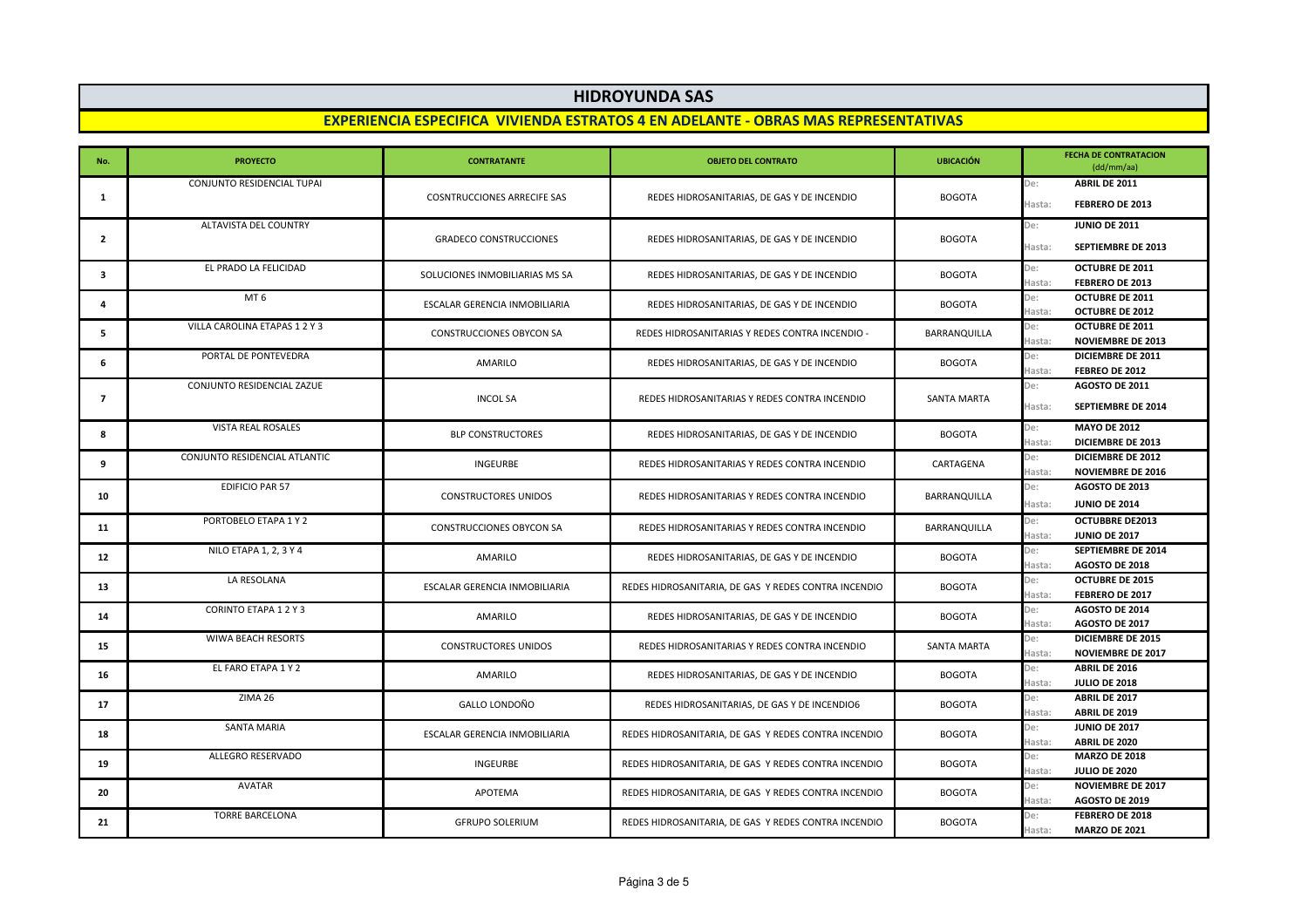| <b>HIDROYUNDA SAS</b>                                                  |                                    |                                |                                                                                     |                  |                                                                                             |
|------------------------------------------------------------------------|------------------------------------|--------------------------------|-------------------------------------------------------------------------------------|------------------|---------------------------------------------------------------------------------------------|
| <b>EXPERIENCIA ESPECIFICA VIVIENDA VIS - OBRAS MAS REPRESENTATIVAS</b> |                                    |                                |                                                                                     |                  |                                                                                             |
| No.                                                                    | <b>NOMBRE DE LA OBRA</b>           | <b>CONTRATANTE</b>             | <b>OBJETO DEL CONTRATO</b>                                                          | <b>UBICACIÓN</b> | <b>FECHA DE CONTRATACION</b><br>(dd/mm/aa)                                                  |
| $\mathbf{1}$                                                           | CONJUNTO QUINTAS DEL PORTAL IV Y V | CONSTRUCTORA OBREVAL           | REDES HIDROSANITARIAS, DE GAS Y DE INCENDIO - CONJUNTO<br>QUINTAS DEL PORTAL IV Y V | <b>BOGOTA</b>    | De:<br>FEBRERO DE 2011<br>ABRIL DE 2013<br>Hasta                                            |
| $\overline{2}$                                                         | CONJUNTO RINCON DEL PORTAL II      | CONSTRUCTORA OBREVAL           | REDES HIDROSANITARIAS, DE GAS Y DE INCENDIO - CONJUNTO<br>RINCON DEL PORTAL II      | <b>BOGOTA</b>    | De:<br><b>OCTUBRE DE 2011</b><br>Hasta<br><b>JULIO DE 2012</b>                              |
| 3                                                                      | TORRES DE MOLINO                   | AMARILO                        | REDES HIDROSANITARIAS, DE GAS Y DE INCENDIO - TORRES DE<br><b>MOLINO</b>            | <b>MADRID</b>    | De:<br><b>NOVIEMBRE DE 2011</b>                                                             |
| $\overline{a}$                                                         | <b>GERANIO CIUDAD VERDE</b>        | SOLUCIONES INMOBILIARIAS MS SA | REDES HIDROSANITARIAS, DE GAS Y DE INCENDIO - GERANIO<br><b>CIUDAD VERDE</b>        | SOACHA           | ABRIL DE 2012<br>Hasta<br>De:<br><b>NOVIEMBRE DE 2011</b>                                   |
| 5                                                                      | <b>TORRES DE SEVILLA</b>           | <b>INGEURBE</b>                | REDES HIDROSANITARIAS, DE GAS Y DE INCENDIO - TORRES DE<br><b>SEVILLA</b>           | <b>BOGOTA</b>    | DIECIEMBRE DE 2012<br>Hasta<br>De:<br>FEBRERO DE 2012                                       |
| 6                                                                      | ALMENDROS CIUDAD VERDE             | SOLUCIONES INMOBILIARIAS MS SA | REDES HIDROSANITARIAS Y REDES CONTRA INCENDIO -<br>ALMENDROS CIUDAD VERDE           | SOACHA           | <b>OCTUBRE DE 2013</b><br>Hasta<br>De:<br><b>JUNIO DE 2012</b>                              |
| $\overline{7}$                                                         | JAZMIN CIUDAD VERDE                | AMARILO                        | REDES HIDROSANITARIAS, DE GAS Y DE INCENDIO - JAZMIN<br><b>CIUDAD VERDE</b>         | SOACHA           | Hasta<br>SEPTIEMBRE DE 2013<br>De:<br><b>JULIO DE 2012</b>                                  |
| 8                                                                      | CONJUNTO PRADOS DEL PORTAL I Y II  | CONSTRUCTORA OBREVAL           | REDES HIDROSANITARIAS, DE GAS Y DE INCENDIO - CONJUNTO<br>PRADOS DEL PORTAL I Y II  | <b>BOGOTA</b>    | <b>MAYO DE 2013</b><br>Hasta<br>De:<br><b>NOVIEMBRE DE 2012</b>                             |
| 9                                                                      | CAMELIA CIUDAD VERDE               | <b>AMARILO</b>                 | REDES HIDROSANITARIAS, DE GAS Y DE INCENDIO - CAMELIA<br><b>CIUDAD VERDE</b>        | SOACHA           | <b>JULIO DE 2014</b><br>Hasta<br>De:<br>FEBRERO DE 2013                                     |
| 10                                                                     | LA HERRERIA                        | AMARILO                        | REDES HIDROSANITARIAS, DE GAS Y DE INCENDIO - LA HERRERIA                           | MADRID           | <b>MARZO DE 2014</b><br>Hasta<br>De:<br>ABRIL DE 2013                                       |
| 11                                                                     | NARDOS I Y II CIUDAD VERDE         | <b>AMARILO</b>                 | REDES HIDROSANITARIAS, DE GAS Y DE INCENDIO - NARDOS I Y II<br><b>CIUDAD VERDE</b>  | SOACHA           | ABRIL DE 2014<br>Hasta<br>De:<br><b>JUNIO DE 2013</b>                                       |
| 12                                                                     | <b>LA SIERRA</b>                   | AMARILO                        | REDES HIDROSANITARIAS, DE GAS Y DE INCENDIO - LA SIERRA                             | <b>MADRID</b>    | AGOSTO DE 2015<br>Hasta<br>De:<br><b>NOVIEMBRE DE 2013</b>                                  |
| 13                                                                     | <b>BOSQUES DE SAN LUIS</b>         | INGEURBE                       | REDES HIDROSANITARIAS, DE GAS Y DE INCENDIO - BOSQUES DE<br><b>SAN LUIS</b>         | <b>NEIVA</b>     | <b>NOVIEMBRE DE 2015</b><br>Hasta<br>De:<br><b>NOVIEMBRE DE 2013</b>                        |
| 14                                                                     | <b>BOSQUES DE PORTAL</b>           | <b>INGEURBE</b>                | REDES HIDROSANITARIAS, DE GAS Y DE INCENDIO - BOSQUES DE<br>PORTAL                  | <b>BOGOTA</b>    | <b>MAYO DE 2015</b><br>Hasta<br>De:<br><b>ENERO DE 2014</b>                                 |
| 15                                                                     | CONJUNTO RESERVA DEL PORTAL        | CONSTRUCTORA OBREVAL           | REDES HIDROSANITARIAS, DE GAS Y DE INCENDIO - CONJUNTO<br>RESERVA DEL PORTAL        | <b>BOGOTA</b>    | <b>JUNIO DE 2015</b><br>Hasta<br>De:<br><b>NOVIEMBRE DE 2013</b>                            |
| 16                                                                     | <b>HUERTOS</b>                     | AMARILO                        | REDES HIDROSANITARIAS, DE GAS Y DE INCENDIO - HUERTOS                               | MADRID           | <b>NOVIEMBRE DE 2014</b><br>Hasta<br>De:<br>ABRIL DE 2014<br><b>ILINIO DF 2015</b><br>Hasta |